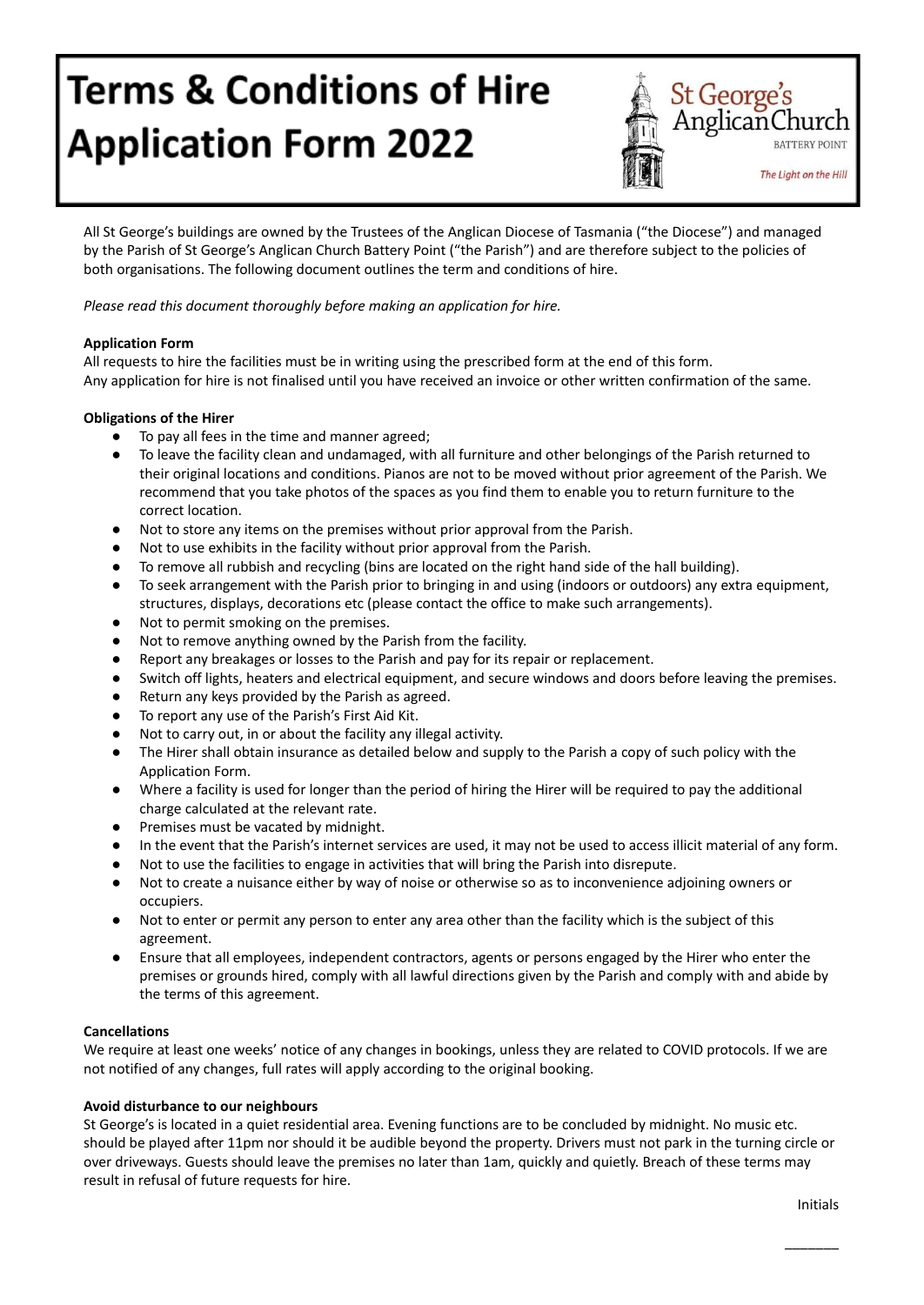We do not permit liquor to be sold on the premises. If at your event you wish to permit BYO alcohol please consult the office.

#### **Public Liability Insurance**

All hirers must be insured to an amount not less than \$10 million against:

- Injury to persons while on the property
- Damage to the property due the activities of the hirer
- Workers' compensation to cover employees of the hirer required to work on the property
- Indemnity for claims made against the Diocese as owner arising out of the negligence of the hirer

On applying to hire the premises, organisations must provide a copy of their Public Liability Insurance certificate current for the period of hire, whether for a one-off event or periodic events.

Personal hirers\* without Public Liability Insurance can arrange cover, for one-off events only, with the church's insurers for a fee of \$25 (an excess of \$250 applies to claims under this cover). Non-personal bookings are expected to hold their own Public Liability Insurance.

*\*Personal hirers means a person or unincorporated group meeting for a non-commercial, non-political, non-"cause/crusade" purpose where the meeting is not open to the general public and the hirer does not have public liability insurance. Examples of acceptable activities are:*

- *● A private birthday party, celebration, wedding reception ● Informal support/self-help groups*
- *● Friends who want a venue to read plays/poetry (but not rehearsals for a show)*
- *● Musicians using premises for non-commercial purposes (but not musicians who perform elsewhere)*
- 
- *● Knitting groups who like to meet to compare ideas*
- *● Dance practice not associated with a dance school or lessons where no fees are charged*

#### **Hire Fees**

The Parish is a non-profit organisation funded mainly by support from our members with no ongoing financial support from Government or the Diocese. Accordingly we recover costs for power, rates, cleaning and maintenance in part from our much-valued clients. However, we try to keep our fees as low as possible to enable as many people from our community as possible to enjoy our spaces.

|              | September - May           |                  | June, July, August*       |                  |
|--------------|---------------------------|------------------|---------------------------|------------------|
| <b>Space</b> | <b>Occasional hire/hr</b> | Regular hire^/hr | <b>Occasional hire/hr</b> | Regular hire^/hr |
| Church       | \$55.00                   | \$33.00          | \$60.50                   | \$38.50          |
| Hall         | \$55.00                   | \$33.00          | \$60.50                   | \$38.50          |
| Parish Room  | \$33.00                   | \$33.00          | \$38.50                   | \$38.50          |
| Long Room    | \$33.00                   | \$33.00          | \$38.50                   | \$38.50          |

#### Our current hourly rates for our spaces are (all prices are GST inclusive):

 $\triangle$  Regular hire refers to 3+ bookings made at the same time or a rolling annual booking \*The winter rate includes a \$5/hour charge to cover heating

Special rates may be available to other church and community organisations. Weekend packages may also be available on request. Please contact the office for further details.

Regular users will be issued with invoices quarterly or monthly (as agreed). Please contact the office if you need to make alternative arrangements. The Parish reserves the right to review the hire fee at 12 monthly intervals.

Payment of invoices is 21 days from issue.

#### *Supporting St. George's Restoration Project*

For Commercial events a suggested donation of 20% on all ticket purchases is appreciated (usually included in any ticket prices). Alternatively, a Tap&Go donation terminal can be made available for attendees to make donations at ticketed events.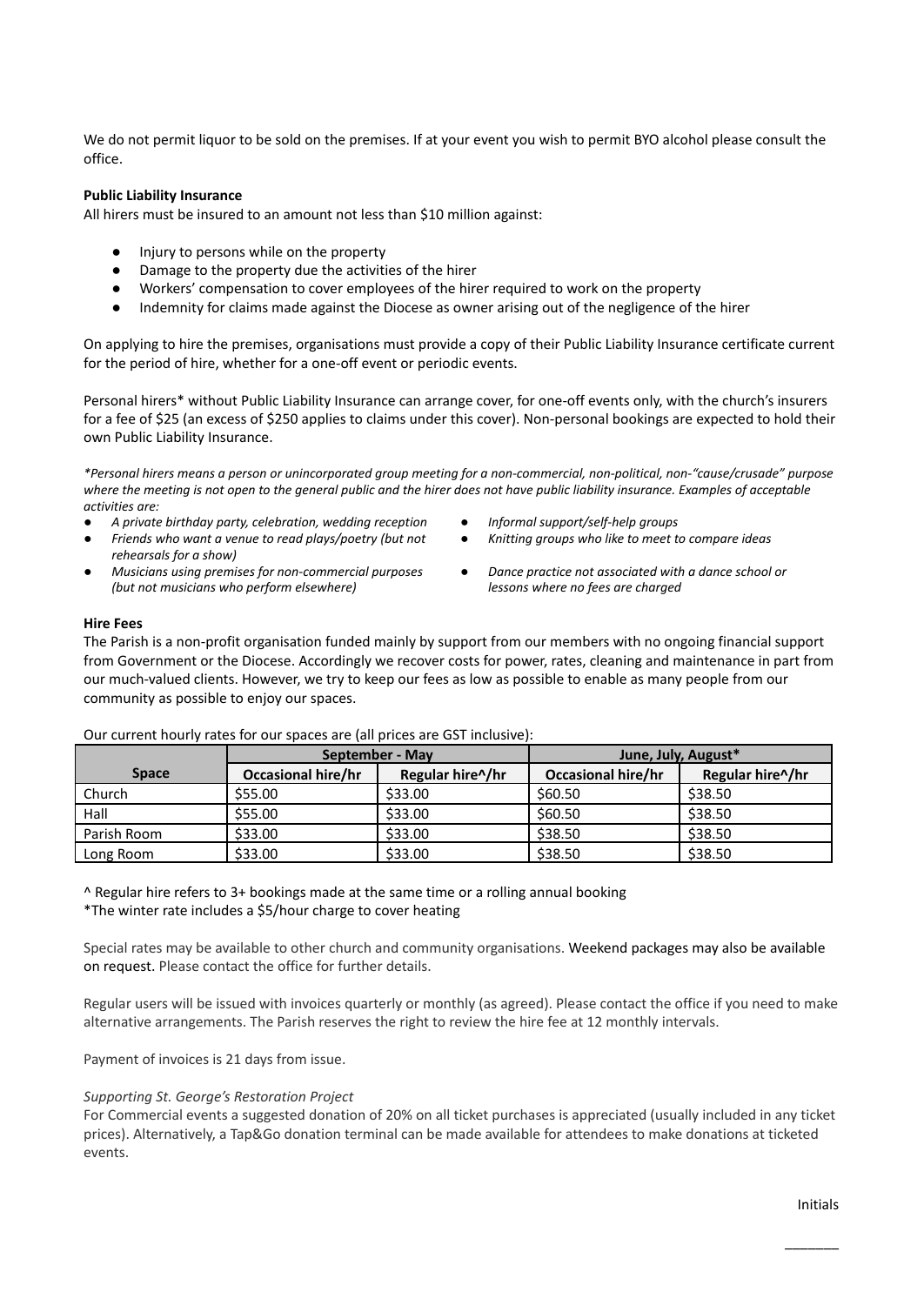## **Hirers Evacuation Guide EMERGENCY PROCEDURES**

Evacuation planning requirements place an obligation on the building owner to ensure that the principal hirer is made aware of their responsibilities in the event of an emergency. They must on each occasion name a competent Chief Warden (and Wardens if applicable).

Please ensure that the Hirer, Chief Warden and Wardens have familiarised themselves with the emergency procedures below. You will be asked to name the Chief Warden and Wardens for the hire and make a declaration of your understanding of these procedures as part of the Application Form.

## *Principal Hirer obligations*

The Chief Warden will appoint one or more competent people as Wardens from their group to assist during an evacuation. The number of Wardens appointed will depend on the number of people in attendance at each event and their individual or group needs.

The Chief Warden shall brief all Wardens on their roles and responsibilities.

Wardens shall familiarise themselves with:

- The layout of the building/s and the location of all emergency exits;
- The location of their closest exit and assembly area;
- Method of raising the alarm (Whistle, Horn, Bell etc).

## *Chief Warden (White Tabard) Responsibilities in the event of an emergency*

- Ascertain the nature of the emergency and determine the appropriate action.
- If necessary, initiate evacuation.
- Ensure all persons are notified of the emergency (using the agreed method).
- Ensure that the Tasmania Fire Service is notified 000.
- Ensure that the Wardens are notified of the situation.

## *Wardens (Red Tabard) responsibilities in the event of an emergency*

- Commence evacuation, if the circumstances warrant it.
- Ensure that all persons have been notified.
- Search all areas to ensure all persons have been have evacuated
- Communicate with the Chief Warden and act on his/her instructions.
- Assist any mobility-impaired person.
- Ensure the orderly flow of persons to the assembly areas.
- Secure exits to prevent re-entry to the affected area.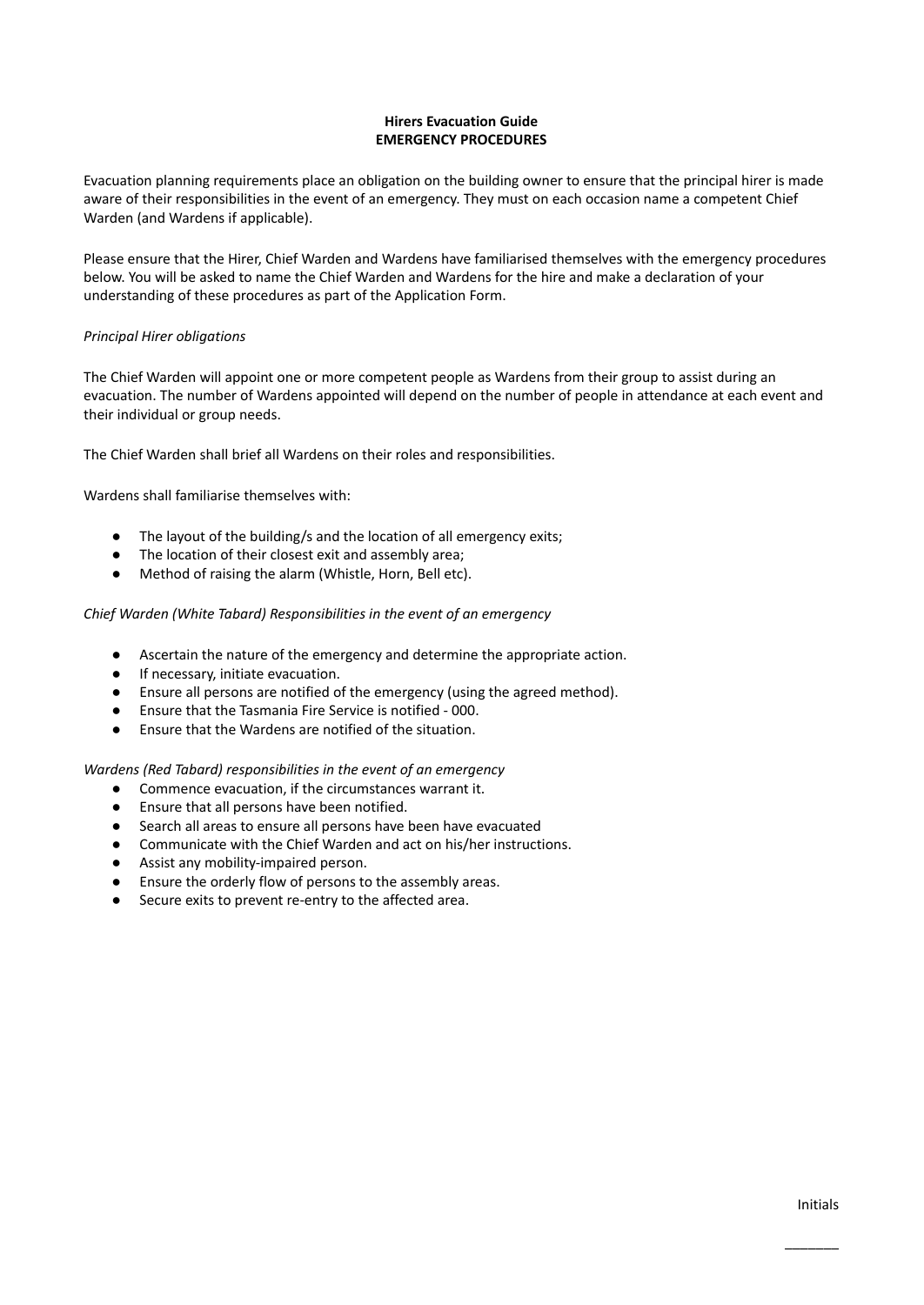# **EMERGENCY ACTION GUIDE**



#### *Assembly area: The Green*

In the event of an emergency the assembly point is the grassed area directly outside the front entrance to the Church Hall, to the south of the church adjacent to the Rectory.

Please see the map below of exit routes, assembly areas and emergency equipment locations.

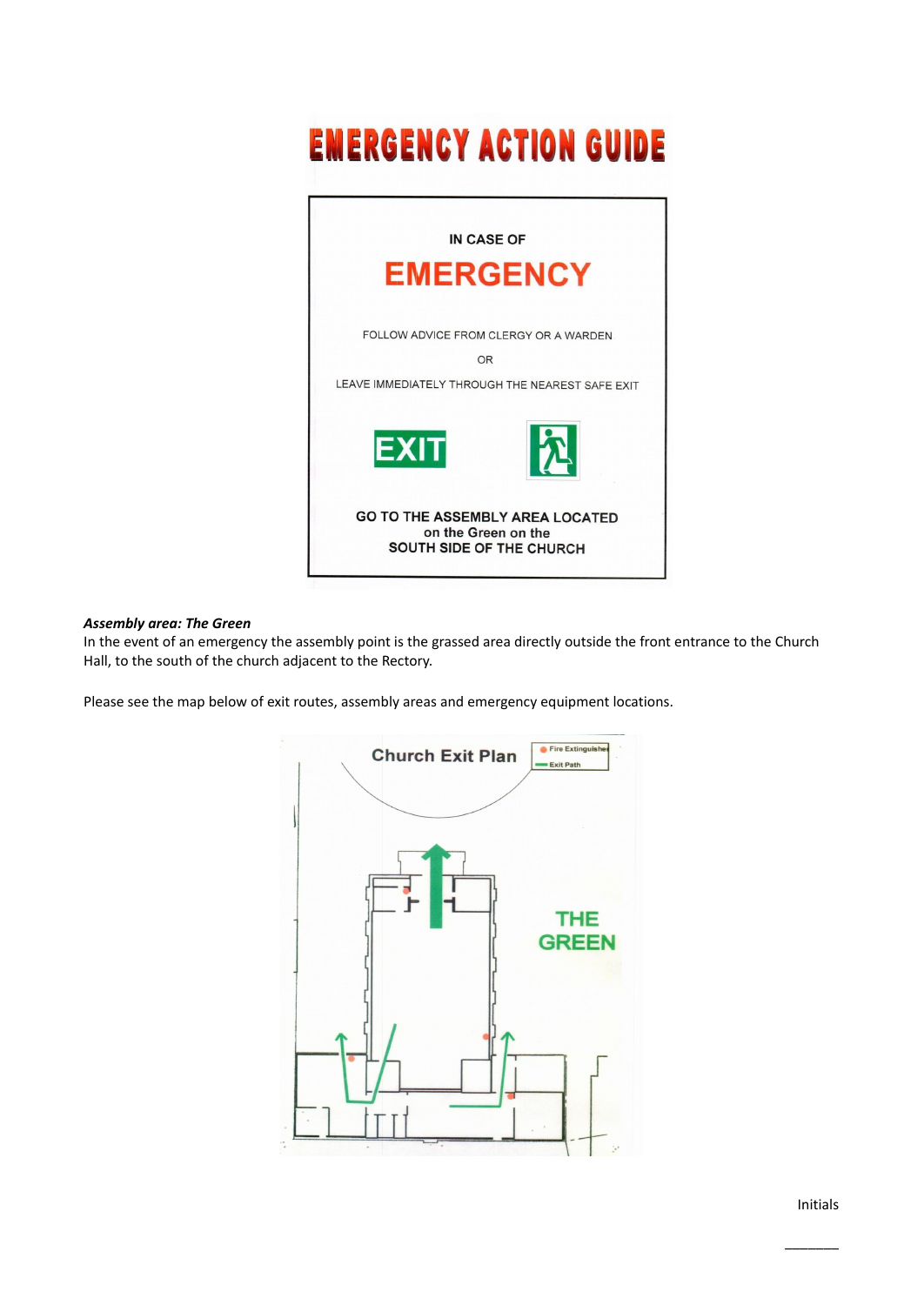#### *Alternative assembly area: Cromwell Street*

In the event that the Green is not safe, or during the current Stonework Restoration Project, the alternative assembly point is the footpath in Cromwell Street in front of the turning circle.

Please see the map below of alternative exit routes, assembly areas and emergency equipment locations.



## **Working with Children & Vulnerable People Registration**

If your organisation is one of the following:

- Child related religious activity
- Child related commercial service
- Coaching or tuition service involving children
- Club or association activity involving children

All adults involved are required to have Working with Children Registration after 1<sup>st</sup> April 2015. Please submit copies of your Registrations with your application. It is your responsibility as the person as the Hirer to ensure that all legislative requirements are met in this regard.

Parents or relatives who are minding a child do not require registration. Please be aware of your responsibility for the safety of children in your care whilst on the premises.

You will be asked to make a declaration of your understanding of your responsibilities with regard to vulnerable people as part of the Application Form. Further information can be found here: <https://www.cbos.tas.gov.au/topics/licensing-and-registration/registrations/work-with-vulnerable-people>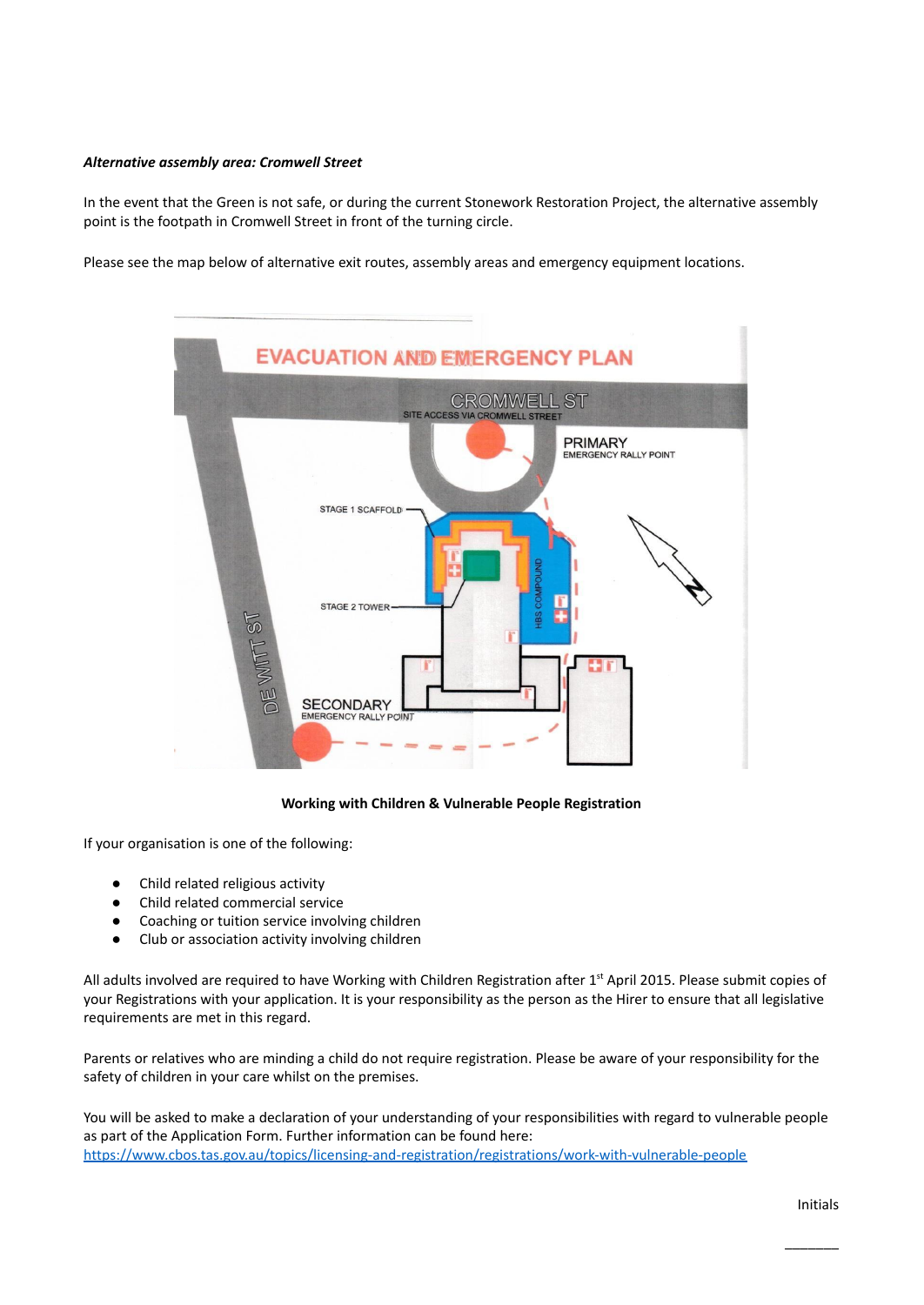#### **COVID-19 Protocols**

Included with this form is a copy of our "WorkSafe Tasmania COVID-19 Safety Plan" for your records which outlines what we are doing to manage the risk of COVID-19 infection in our spaces.

We ask that you read the COVID-19 Safety Plan and familiarise yourself with hirer obligations under the plan.

For events open to the public (either explicitly or implicitly), in order to ensure risk mitigation, you will need to provide us with an acceptable, current version of the WorkSafe Tasmania COVID-19 Small Business Safety Plan for **your own activities before we can process your booking** (available from the Worksafe Tas website). Please let us know if you would like any assistance completing this plan.

Both public and private events are required to operate in line with all Public Health requirements in place at the time of the booking (NB: All St George's spaces available for hire are non-residential settings for the purposes of determining which requirements apply). Please closely monitor Public Health advice leading up to your booking to ensure your activities comply.

When making your booking please indicate how long you anticipate you will need before and after your booking to comply with the cleaning requirements set out in our COVID-19 Safety Plan. We will add this time to your booking in our calendar however *you will not be charged for this time.*

Should you have any questions, comments or recommendations regarding our COVID-19 protocols please let us know.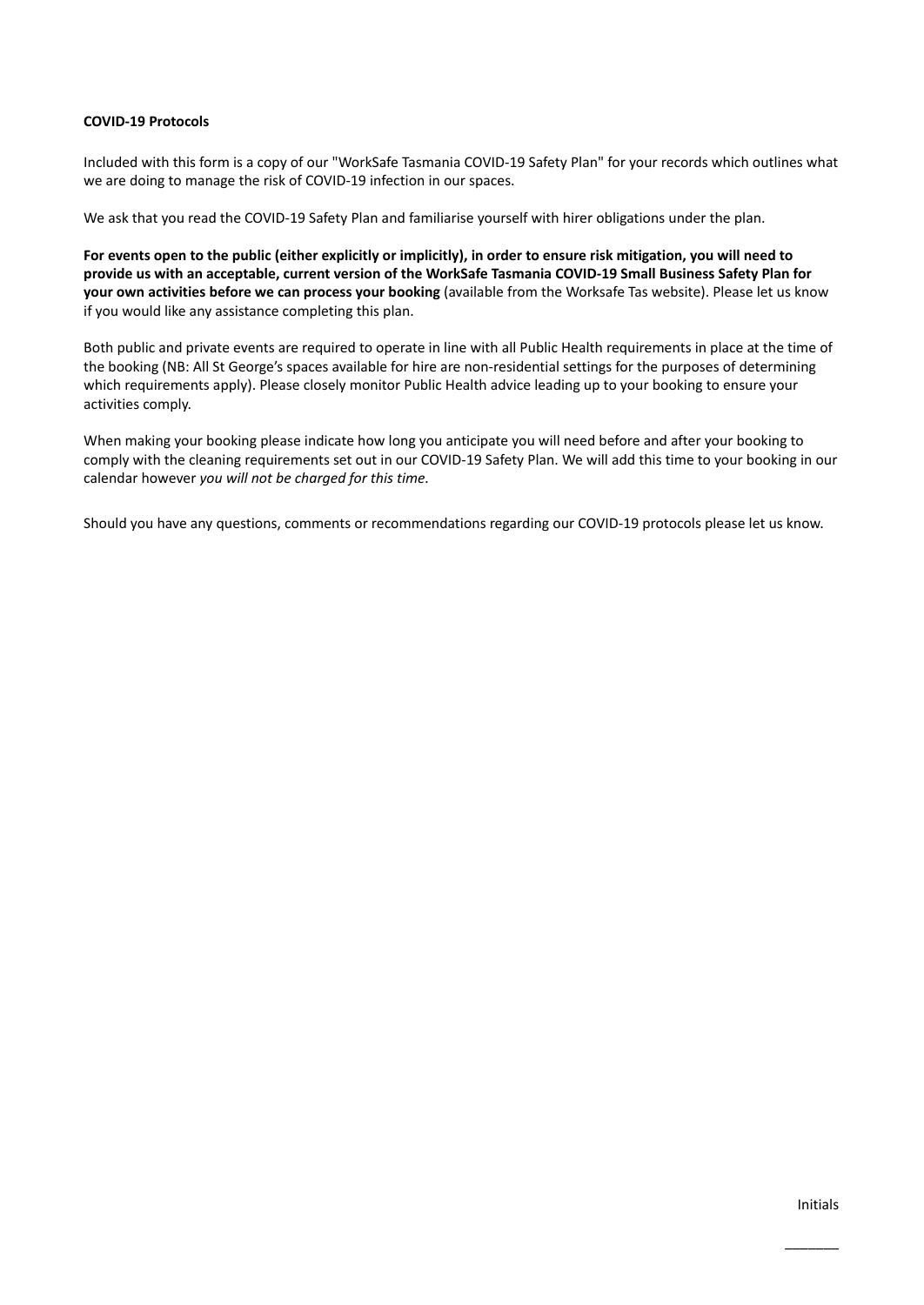**Application for Hire form - 2022** Anglican Church



| Name of hirer:                         |                                                                                  |                     |  |
|----------------------------------------|----------------------------------------------------------------------------------|---------------------|--|
| Contact person:                        |                                                                                  |                     |  |
| Postal address:                        |                                                                                  |                     |  |
| Email address:                         |                                                                                  |                     |  |
| Phone number:                          |                                                                                  |                     |  |
| Date(s) of hire:                       |                                                                                  |                     |  |
| Time(s) of hire:                       | Anticipated time required for COVID-19cleaning before and after booking:<br>mins |                     |  |
| Facilities hired:<br>(tick applicable) | Hall<br>Parish Room                                                              | Church<br>Long Room |  |
| Nature of hire:                        |                                                                                  |                     |  |
| Equipment requested:                   |                                                                                  |                     |  |

#### **Public liability Declaration**

I/We, the Hirer, hereby confirm that I/We have read, fully understood and accept my/our responsibilities as outlined in the section above entitled "Public Liability Insurance" in entering into this hiring agreement.

I/We agree to indemnify the Diocese for any liability for a claim against the Diocese that arises during hiring.

Please tick the applicable box:

- $\Box$  I/We have arranged my/own our insurance to cover the liabilities listed above and to indemnify the Diocese and Parish and enclose evidence of this arrangement by way of a Public Liability Certificate of Currency; **OR**
- I/We request that the Parish arrange insurance to cover these liabilities up to \$2 million and I/We agree to pay the premium calculated at \$25/day. I/We accept that this insurance is subject to payment by me/us of the first \$250 for any property damage.

Parish/Diocesan Entity: St George's Anglican Church, 30 Cromwell Street, Battery Point